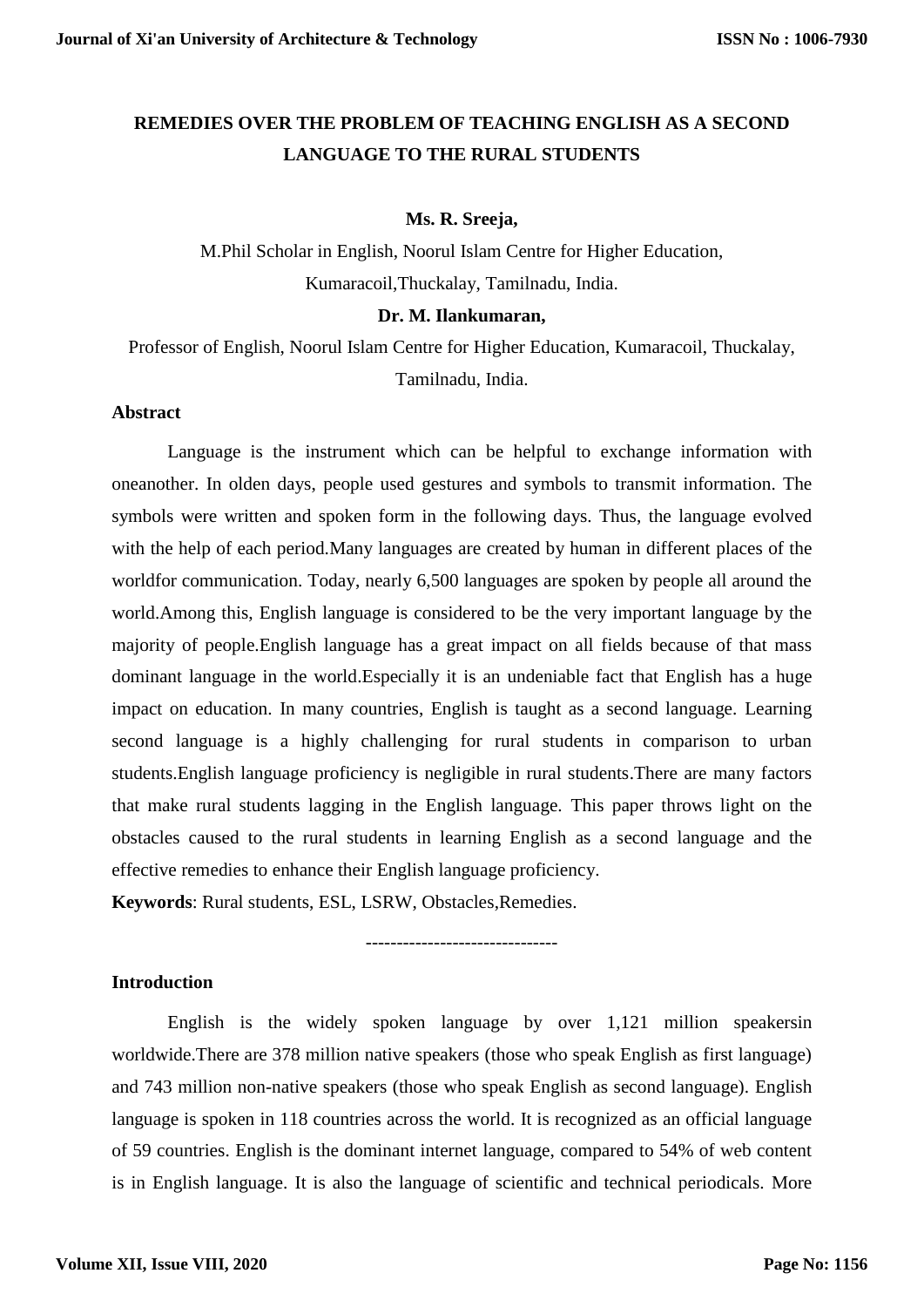than 50% of the world technical and scientific periodicals are in English.Besides English is the common language in which people living in different countries communicate to oneanother during their travel, business or in other contexts. Thus,English language is unique as the popular language known by the majority of people all over the world. So learning English as a second language is the essential one for today's period.

## **Second Language**

A second language is any language that a person uses other than a first or native language. Contemporary linguists and educators commonly use the term L1 to refer to a first or native language, and the term L2 to refer to a second language or a foreign language that is being studied.

## **English as a Second Language (ESL)**

English as a Second Language is a traditional term for the use or study of the English language by non-native speakers in an English-speaking environment. That environment may be a country in which English is the mother tongue (e.g., Australia, the U.S.) or one in which English has an established role (e.g., India, Nigeria).

## **ESL Learning**

There are various advantages of learning English as a second language.Learning English is easy to communicate with anyone in the world. A person can increase selfconfidence and courage by acquiring knowledge in English. Besidesthe personality increases by learning English. Learning English takes a high value in society as the dominant influence of English language overcomes the world. Furthermore, the people can brighten in any field if they learn English well.

### **Significance of the Study**

English is spoken fluently by several of the people living in different places of the world, although learning English as a second language is difficult for many.Particularly the rural students are highly stumbled in learning English as a second language. Many of the rural students do not understand the importance of English language. So they are not interested in developing their English language skills. Such students are learning English only for the purpose of examination. With the result, after they complete schooling and go to college, they can not understand, speak, read and write English without any confusions or errors. Even if they have various talents but being weak in English, it is difficult to express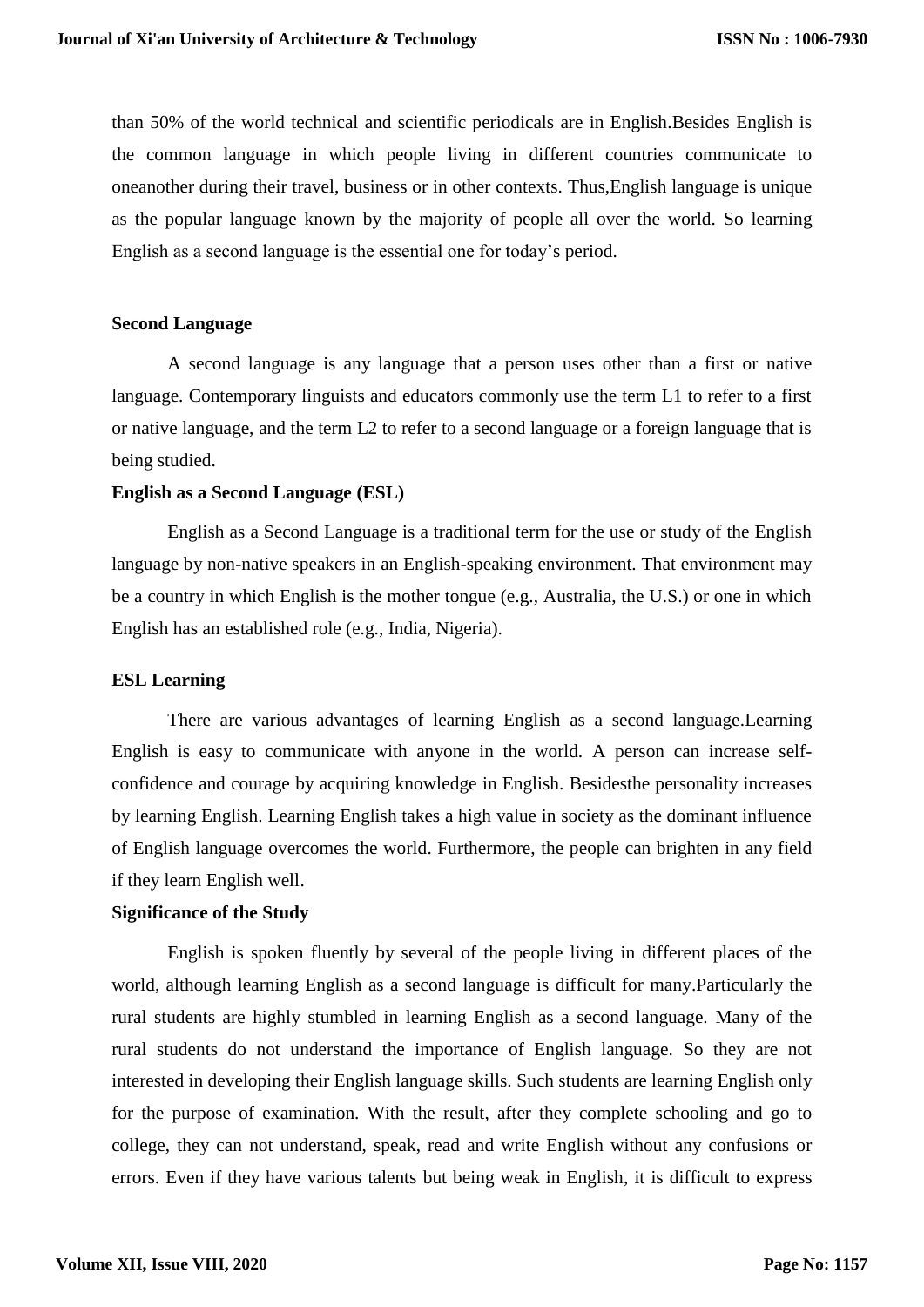their talents. This causes them to feel inferiority and fear. So they leave quietly without revealing their ability. Due to this, there is stagnation in the development of students' education.In this context, this study will be useful to English faculty working in rural areas to understand the leading cause of problems in learning the ESL to the students and solve those problems with improve their standard.

## **Obstacles Cause to the Rural Students in Learning ESL and their Remedies**

The following are the obstacles

### *Illiterate Parents*

Many of the rural student's parents have not completed their school education and many others do not know how to read and write. There is a little awareness about English, the second language. Thus, it is impossible for the children to discuss English with her parents at home. Hence, the rural children mostly speak at their homes only in mother tongue. Moreover, the rural students are not able to get rid of the doubts in English lessons to ask their parents. Illiterate parents are not able to pay attention to the level of their child's educational developments, the ability of their child's to do homework and that the school subject portions are being studied by their children on a daily basis. Such parents do not go to school and discuss with teachers about their child's educational status. Rural areas are also less encouraging as proper motivation from the illiterate parents for the improvement of the students.

Teachers can focus as much on student's welfare. Teachers can create awareness for students and their parents on the importance of education and the second language. The teachers can immediately communicate with their parents about the student's activities, discipline and educational level in the classroom. Teachers can guide parents to improve student's education.

### *Insufficient Income*

Many of the students in rural schools belong to backward family in the economy, wage earners. Their income is adequate to meet daily housing needs. Such parents do not have the opportunity to improve their child's English language skills. For example, buying English newspapereveryday, sending their children to special training classes which are taught to speak fluently in English and taking drills for English language improvement via the websites. Besides there are some students' family situation that cannot even meet the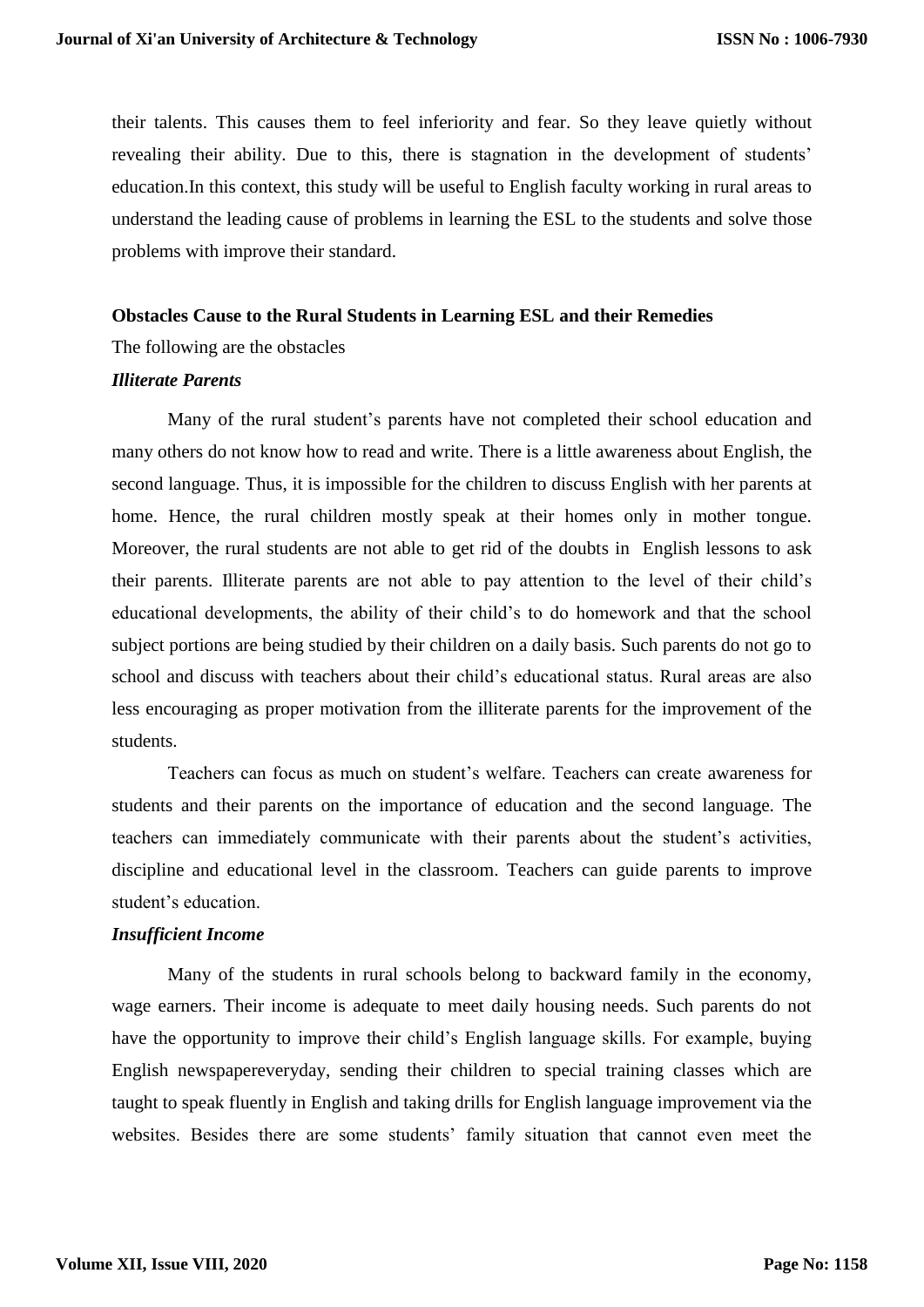essential education needs of their children. Thus, the economic atmosphere of the family is a great barrier to improve the student's English Language skills.

Teachers can know the economic situation of students and take appropriate measures. For instance, English newspapers are now provided to promote English language proficiency of students in all schools. There are only a few students who are best able to use this opportunity. If a teacher thinks everything is possible. All students can be trained and supervised by teacher for developing their English language skills through proper use of this opportunity. Like this, the teacher can take students to the school library and improve the vocabulary of the students. Instead of spending money on special classes for English language learning, the teachers can generate small conversational programs in the classroom itself and improve the language skills of the students. They can also create the opportunity to improve students' language skills along the way of the websites. Teachers can consider the family circumstances of the students and afford to have some essential materials for educational purpose. Due to this backward students in economic condition will have a favourable situation for developing their language skills at school.

## *Residential Areas*

Educational facilities in rural residential areas are limited. For example public library, tuition centres and etc. In addition to these, the number of educated people is also limited. This makes students to ask for their doubts in English subject from their neighbours and the situation is low. Students who are growing in that environment are always speaking only in the mother tongue and are denied the opportunity to speak English at other times except at the time of school. Moreover, the technology and internet are the essential for students to perform their projects, assignments and other educational activities. These are something impossible for rural students. Because here a few who know to collect educational resources with the help of technology and the website.

Special coaching classes are essential for students who are backward in the English subject. Special coaching classes in rural areas are rare one especially coaching classes for the English subject is limited. Thus the rural students are affected. To prevent this, teachers can conduct special classes in the school and train deprived students in English. The students' doubts in the English subject can be cleared in the classroom by the teacher. Teachers can encourage students to speak English as much as possible not only in schools but also in other places. The teacher can establish guidelines for collecting materials through internet to facilitate projects, assignments and other educational activities. For example, the teacher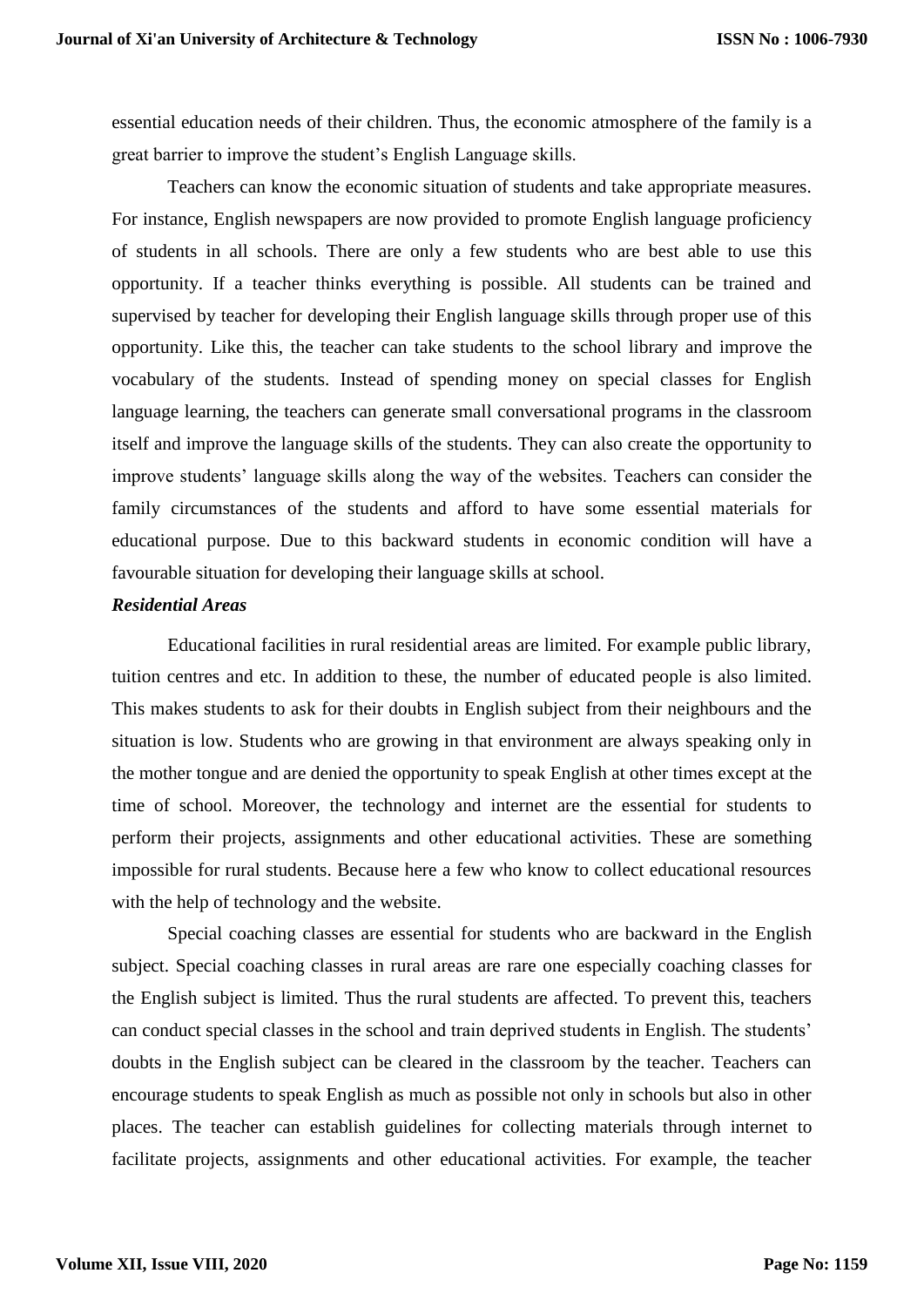teaches students the methods of handling the computer and websites and to facilitate the use of technology facilities that are available in the school for the educational needs of the students.

## *Student's Fear and Inferiority*

Generally, inferiority complex is more in rural students. They compare themselves with urban students. Hence, there are some wrong opinions about them in their minds as the urban students are better than themselves and they are more intelligent and industrious. Besides, there are also misunderstanding that urban students have the only ability to speak English. They underestimate their capacity that they cannot excel in English like urban students. This type of inferiority complex in the rural students is a barrier to their development. Besides, the fear of the students also gives them a barrier to English language. Many of the students are reluctant to speak in English, fearing that the teacher will be punished by the mistake of speaking in English and others will ridicule the way of speaks. Such inferiority and fear is barrier to the development of English language skills by the rural students.

The teacher can also try to develop such inferiority and fear which is naturally seen in the students. The teacher can explain well that English is only a language and not the knowledge. The teacher can be creating well aware to the students that they do not need to develop fear and inferiority about the error of speaking a language. The teacher can give confidence to the students that they can learn the second language in the same way how they learn the mother tongue. Urban students are developed in English spoken environments so it is easy for them to talk in English. Similarly, teachers' advice can be given to the rural students to create the English spoken environment for speaking English. For example, they can try conversing in the English language apart from mother tongue while interacting with friends and teachers. When students try to speak English, the teacher can encourage them and not be evasive or punish them for any reason. The teacher can praise the student to presence of other students. Only then will other students be encouraged without making fun of them. The teacher can kindly explain and correct the mistakes of the students. Through this, students will come to speak, read and write without any hesitation or fear.

## *Influence of Mother Tongue*

Influence of mother tongue is one of the factors that hinders learning second language. Mainly rural students are suffering greatly because of this. Usuall, y every one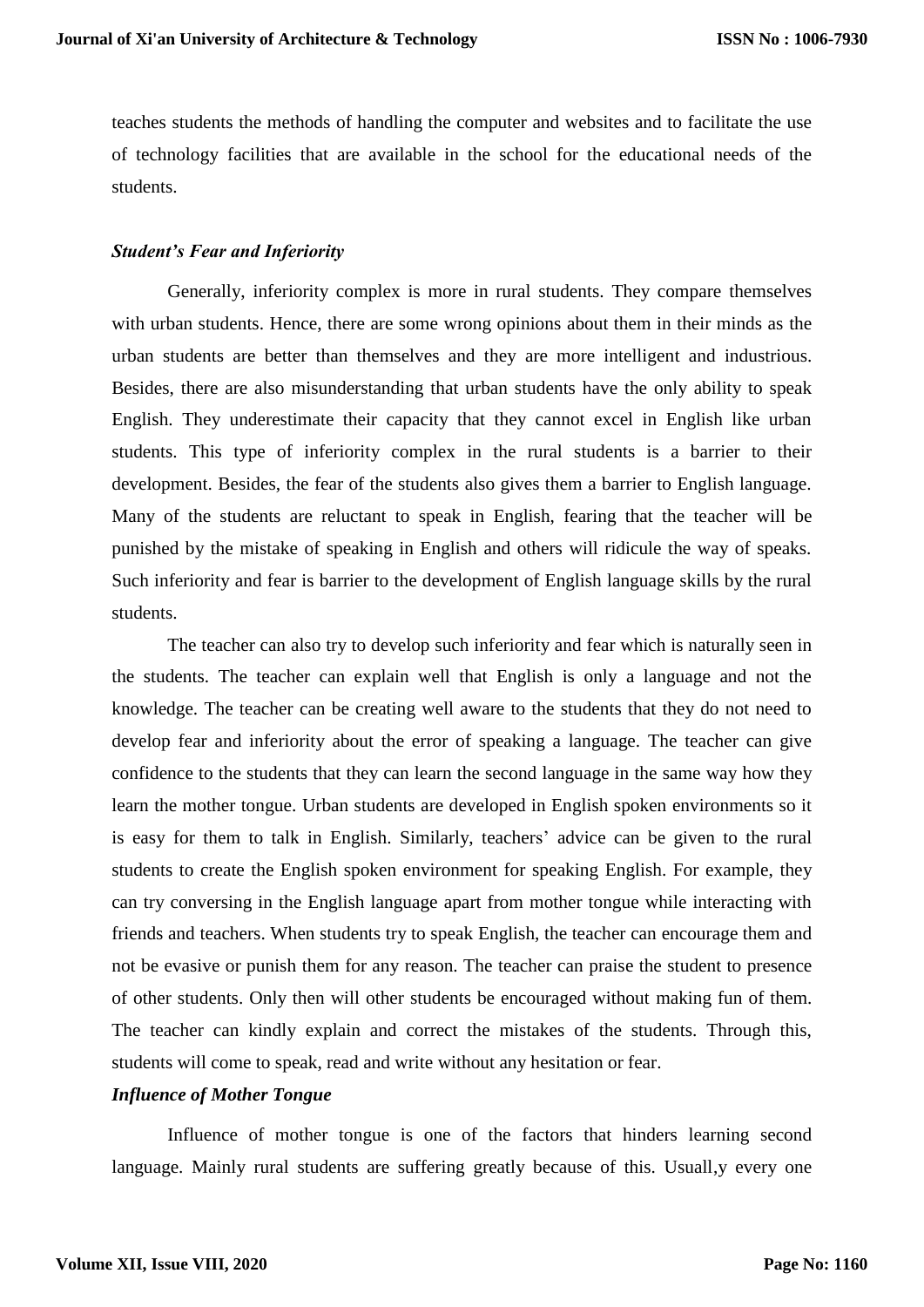speaks in the mother tongue, thinking about the words also in their mother tongue. They use same language whenever they gathering words in thought and then they speak sentences. So they can speak easily and fluently. In contrast, when they try to speak the second language they change this method. They use mother tongue for gathering words in their thought then they try to translate the words from first language into second language for speak. So they are struggling to speak in second language. Influence of mother tongue also due the cause of spelling error and pronunciation error. For example 'iskool', 'istudent', 'plezar' and other such words.

The main reason for influence the mother tongue is the lack of vocabulary. Students can avoid these kinds of problems by improving their vocabulary. Teachers are advised to give students the instructions to improve their vocabulary. For example, teachers can create the habit of reading on students. The habit of reading will help the students to improve their vocabulary. Even if the students improve the vocabulary, their English speaking ability will increase. Next the errors in pronunciation, in the rural areas there is a lot of pronunciation errors committed by the students. If the teachers try, they can easily correct this. Teachers can teach tongue twister to students so that students can practice enthusiastically. Read text aloud by the students and the teacher note down the words that they pronounce incorrectly to practice later. The teacher can advise and encourage the students to improve their pronunciation by listen regularly to an English news channel, English movies and English songs to find out how native English speaker speak English. The teacher can create a situation in which students are able to self analyze what kind of words they wrongly pronounced. For example, when the students speak in English, the teacher can record it and then play them.

### *Low Attention of Students in the Classroom*

Rural students pay less attention to second language learning. Even if the teacher has a lesson, the students are distracted. All other subjects are easily understood by their mother tongue but English is a second language so students cannot pay enough attention to the English subject. This makes it difficult to understand English. Such attention scattering is hindrance to the development of English language skills by the student.

The first and perhaps most important management strategy is the teacher knows to ensure that all students understand how concentration works and identify the strengths and weakness of their particular attention profiles. The teacher can allow the students for movement and breaks. Providing opportunities to move around and a little break is helpful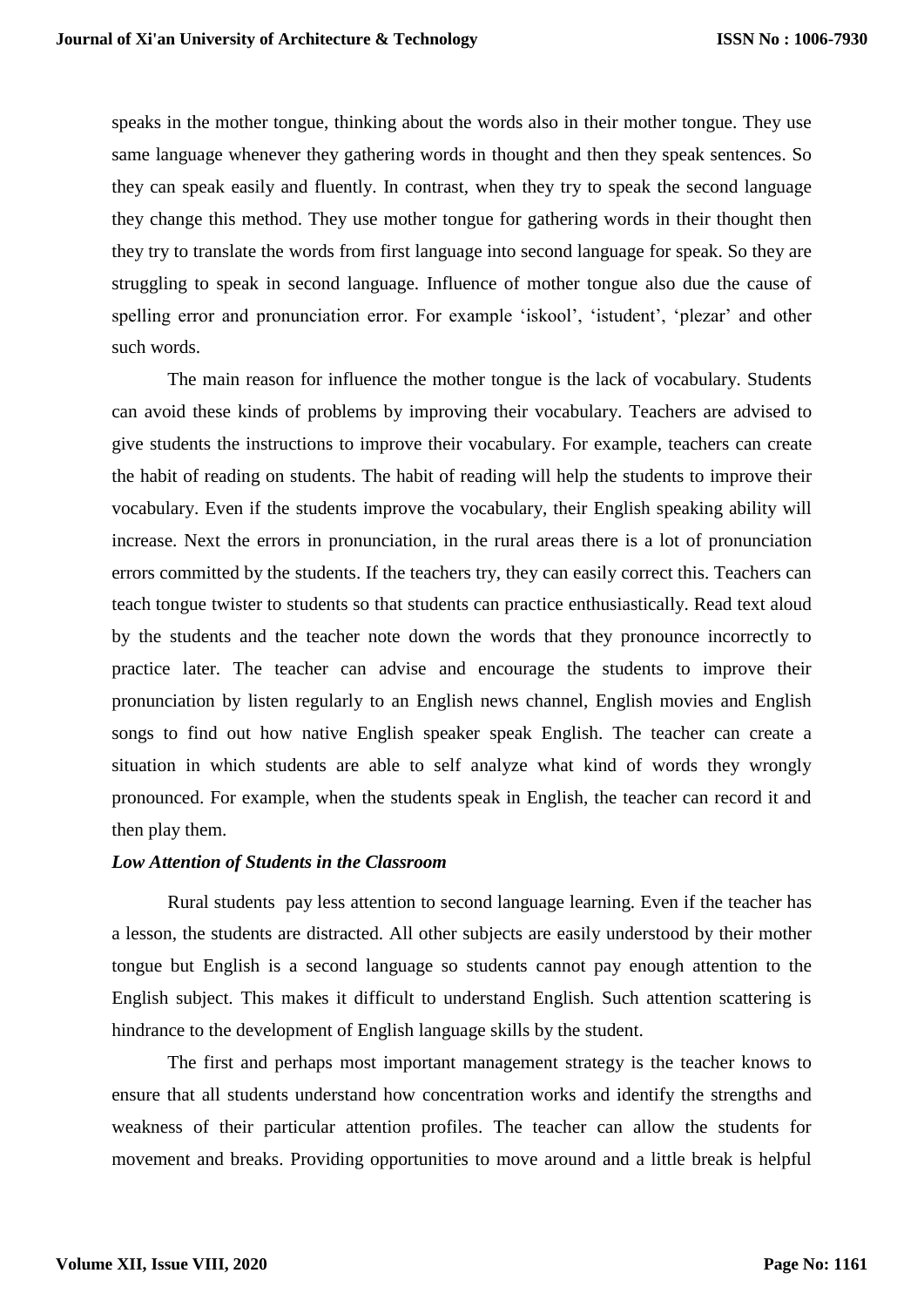for students who have problems with inconsistent alertness and mental effort. Attention will increase when the interest increases. So the teacher can be encouraged to read, write and speak to students in a way that induces interest. That means teaching the hard part of English subject in the form of sports. The grammar rules can be taught by music to keep students in mind. The teacher can change teaching methods according to the wishes of the students and the circumstances. In order to reinforce students' attention, teacher can be taught with gesture. Also, during the English class, the teacher gives small tasks to the students as well as gives them awards when they complete them perfectly. Such activities easily lead to the interest and attentiveness of the student.

### *Role of the Teacher*

The English teachers working in rural schools keep teaching the subject in their mother tongue rather than teaching them in English. In English class time, even teachers talk to the students in their mother tongue. The teachers also fail to advise the students to speak only English in language period. Because of the untrained teachers, English as a language is prevented naturally in school. Apart from these factors, many teachers teach English only from the Exam perspective. Their aim is to make high score for students. They fail to care enough about the knowledge and language skills of the students. The role of teacher's less contribution is mainly due to the students lingering in the English language.

Teachers are the next to parents in determining a child's growth. So the teachers must work from their duty without fail. The teachers should keep updating themselves according to the time. Before entering the classroom, the teacher has to prepare the area they are going to teach. The environment in which rural students speak English is rarely formed. So the teacher can create this environment for students in the classroom. Especially in the English classroom the teacher set up the situation for the students that they speak only in English. Teachers can be taught to improve the language competence of the students without the basis of exam perspective. Some teachers who opt for students will be trained in any one skill. This makes students weak in other three skills. Therefore, teacher training can be given to the students to excel in all the four skills of listening, speaking, reading and writing. To improve the language skills of students, teacher can arrange some programs and encourage the students in English classroom such as essay writing, elocution, quiz, spell bee, book reading, debate and etc. Furthermore, teachers can be kind and caring towards students. Only then will the student respect the teachers and they will voluntarily come up to ask the teacher to clear their doubts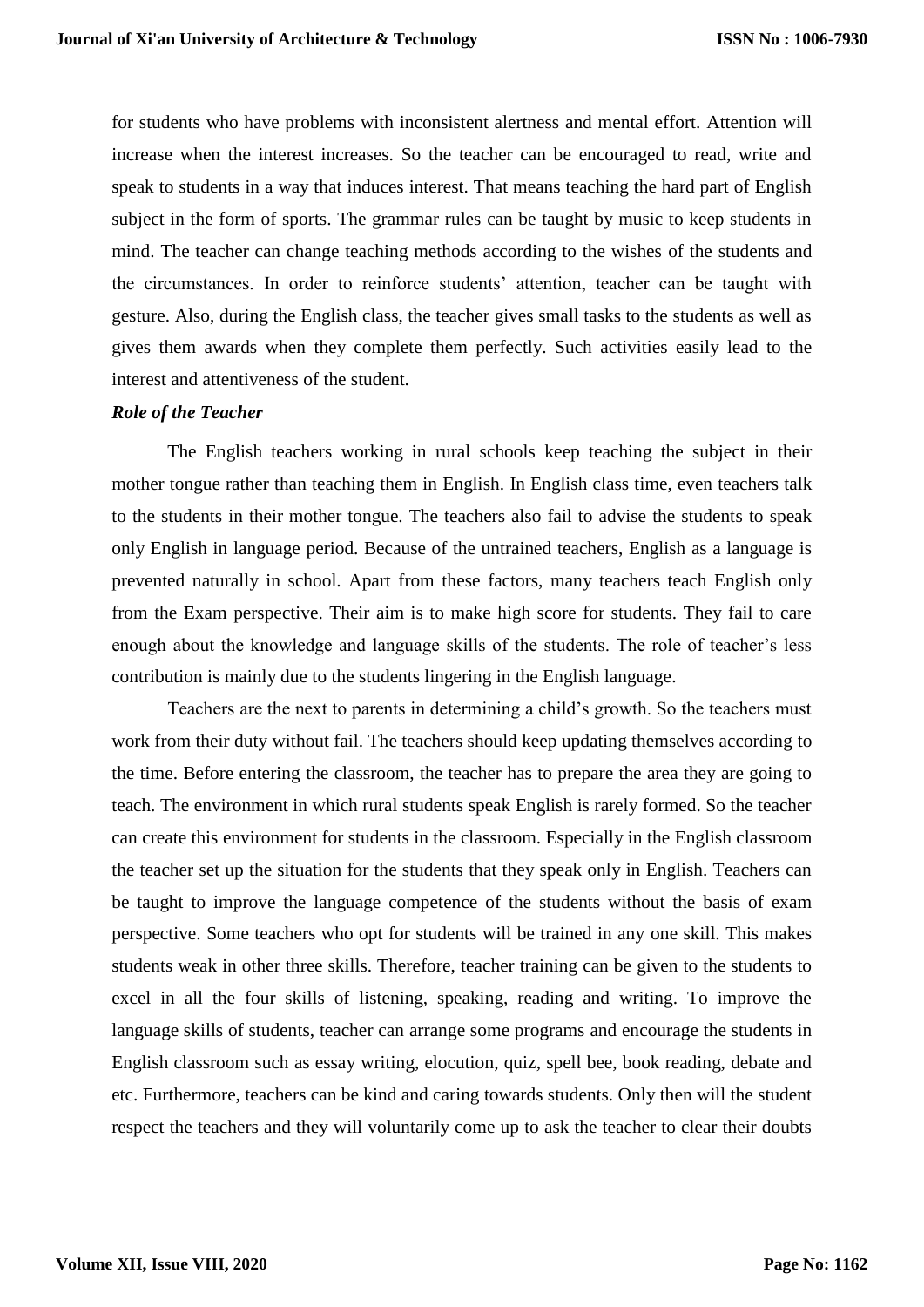without fear. Also their desire to learn English will naturally generate them. Thus, each teacher can be guided to the improvement of the students.

## *Lack of Innovative Teachers*

There are more experienced teachers in rural schools but there are very few teachers who think innovative. Teachers in rural schools have been following the same teaching pattern over a period of time. They are not trying to inject innovation in teaching according to generation change. The teacher will give the lecture and the students memorize it and write the exam. These are the things that do here. This makes students tired and disgusted with learning.

"In education, student engagement refers to the degree of attention, curiosity, interest, optimism and passion that students show when they are learning or being taught, which extends to the level of motivation they have to learn and progress in their education" (edglossary.org). All the old teaching methods are not acceptable to new generations. Because of students thinking, capacity, mindset and etc are different according to generations. So, in order to benefit the generation, teachers import many innovations in teaching. Only then will the students come forward to learn with interest. The research results say that the project based learning will be a powerful and students pleasing learning. Project based learning uses situations, obstacles and problems in the real world to involve students in critical thinking, problem solving, collaboration and self management. So teachers can teach through the project based learning. Cross over teaching is another one best way of innovative teaching. Although this form of teaching does not cover technology, it is an enriching experience for both the student and the teacher.

The learning takes place here in an informal setting, such as industrial visit, Museum, and exhibition trips etc. The faculty can relate the content of their subject with the experiences that the students have. Adding questions related to the subject further enhances and deepens this teaching. Then, the students can add field trip notes, photographic and other group assignments related to the trip to the classroom discussions. This kind of teaching method is that students can easily understand and deepen the minds of the students. Using technology in the classroom helps engage the students with different kinds of stimuli and creates an activity based learning environment. It makes the classroom subject content more meaningful and it makes learning enjoyable. Innovative teachers are instinctive about challenges facing the student, such as lack of understanding, loss of focus, low commitment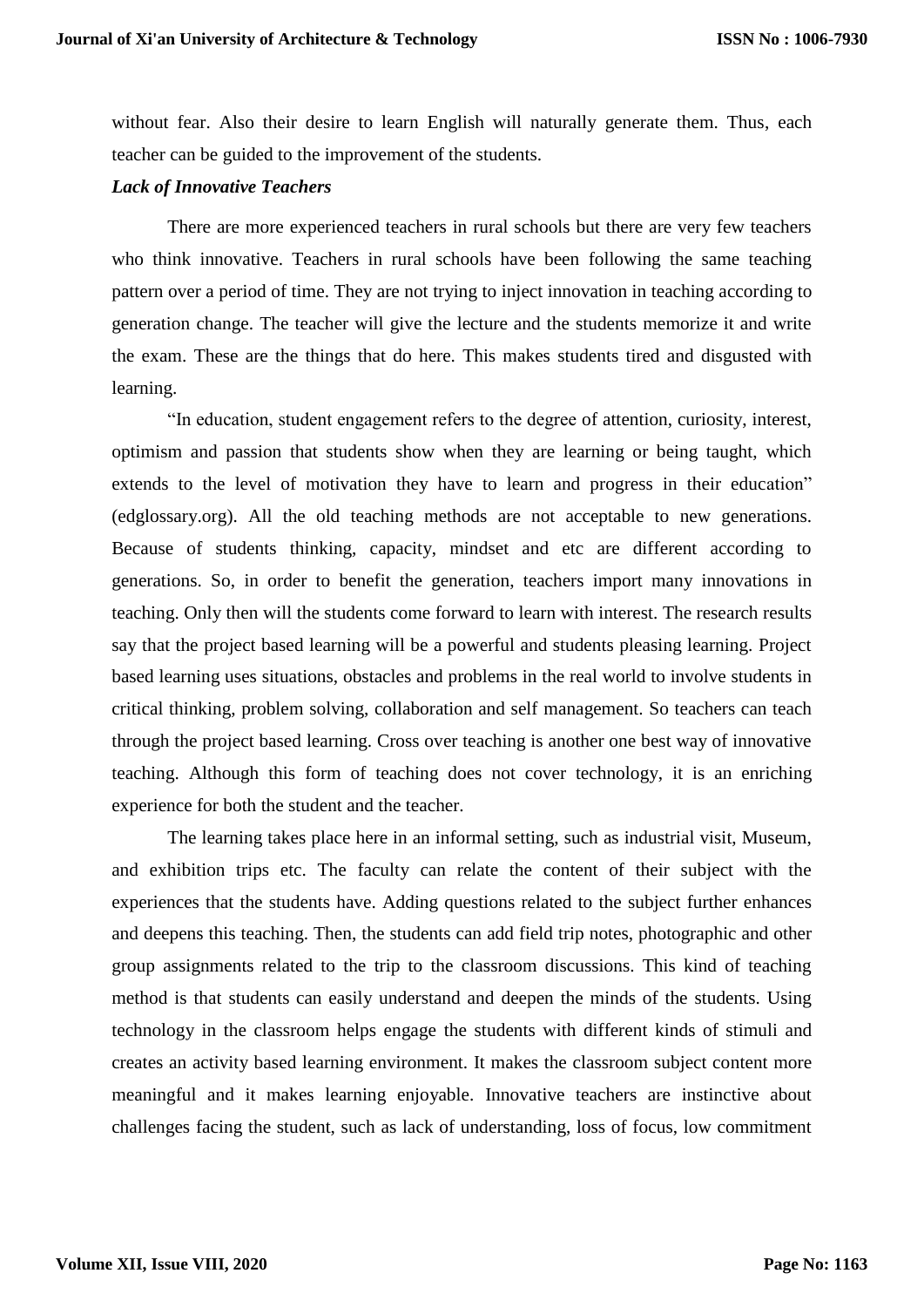or de motivation. They seek new ways of keeping students on the job, motivating them to do their best and encouraging them to succeed.

## *Teaching Methods*

The teachers do not greatly focus on the teaching methods in rural schools. If they complete the portion, they think their duty is over. In some schools, the teacher handles two classes for students studying in Tamil medium and English medium together. English medium students easily understand but the Tamil medium students are unable to compensate for the teacher's velocity. English is the second language for such students; the understanding of the subject knowledge is in question mark. Thus, the students with low learning skills and the students with high learning skills, the teacher use the same teaching methods for both of them.

The classroom is a dynamic environment bringing together students with various abilities and personalities from different backgrounds. Therefore, becoming an effective teacher involves creative and imaginative instructional methods to meet the unique needs of the students. Further in learning process, the contribution of both teachers and students should be equal. At the same time the purpose of the teaching is to reach all the students in the class only then will the learning be completed. Cooperative learning method encourages students with mixed skills to work together by promoting activities for small groups or for the whole class. Through verbally communicating their ideas and listening to others, the students can build their self confidence and improve their essential life-long communication and critical thinking skills. Acting short drama sketches is a one example of how to integrate cooperative learning into the English classroom lesson. The teacher's teaching method can bring the students to the utopian world in accordance with the lesson. For example, if the teacher teaches a lesson of "The Lotus Eaters", the teacher's teaching skill can be better able to the students can see the lesson's events with their mental eyes. The teacher can use various types of teaching aids to make their teaching better. These will give fantastic images to students' imagination.

## *Lack of Academic Facilities*

Academic facilities are very undefeated in rural schools. Some schools do not even have such facilities classrooms, seats and libraries. Library, English language lab, ICT lab and audio visual room are an important role in developing the English language literacy of students. Such educational facilities are not available for rural students. Though the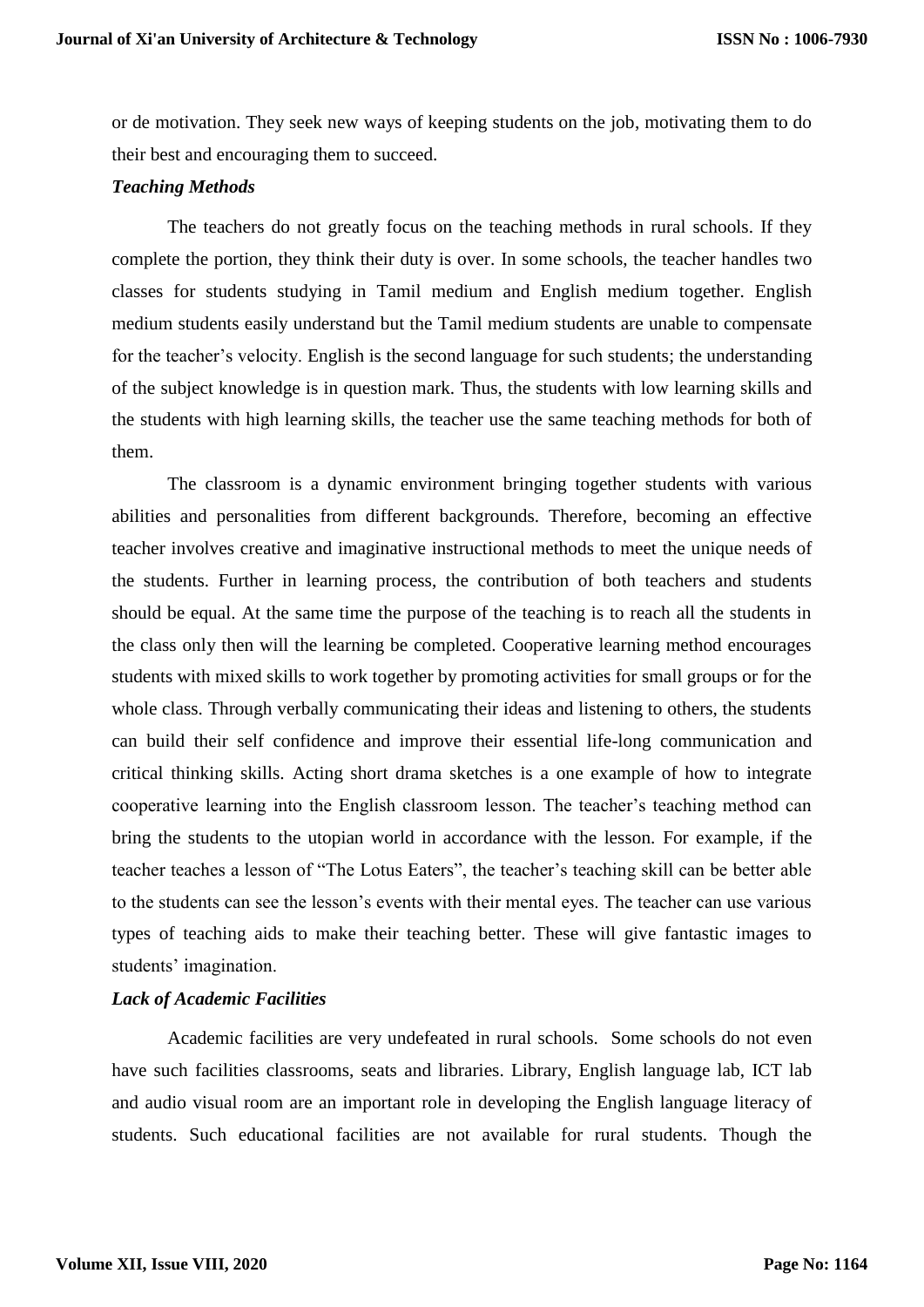educational facilities are set up in some schools, they are not in use for the improvement of students.

The qualities of the academic facilities in two ways affect the students. Firstly, a lack of resources restricts a student's ability to pursue different learning opportunities and extra curricula. Second, a lack of facilities has a negative impact on the satisfaction of a teacher's job which undermines their motivation to teach. Libraries, English language lab, computer lab, audio visual room and auditorium are essential facilities for English language learning. The school academic facilities enhance the standard of the school's study environment, thus enhancing educational efficiency. Therefore, the school administration can set up the facilities needed for the English language development of students in each school. Villages are the backbones of the country. Therefore, the development of rural students is like ensuring the backbone of a country. In developing educational facilities in rural schools, the government must maintain its obligation.

## **Conclusion**

Mahatma Gandhi said, "If village is destroyed, India too will be destroyed". Hence, the development of rural people is a very important one. Mainly the quality of education of the rural students should be raised. In many classrooms, the teachers are the active speakers and learners are passive listener and this scenario needs to be changed. Students should be encouraged to take part in communicative based activities. The teacher can enhance their English language proficiency by gradually improving listening, speaking, reading and writing skills which four are considered the more important skills in English language. The teacher needs to upgrade themselves. The syllabus in English need to challenge and updated, and cater to the academic and professional needs and requirements of the student community. The school administration should provide educational facilities and necessary materials for developing the students' English language skills.

## **References**

- A. Delbio, Dr. M. Ilankumaran, "Learner Centred Psychological Principles in Acquiring the Second Language" The International Journal of Analytical and Experimental Modal Analysis (IJAEMA) UGC CARE listed Journal, vol. XII, no. VII, July, 2020, pp. 227- 235, ISSN-0886-9367 (Online)
- A. Delbio, Dr. M. Ilankumaran, "Methods of Second Language Teaching And Learning" The International Journal of Analytical and Experimental Modal Analysis (IJAEMA)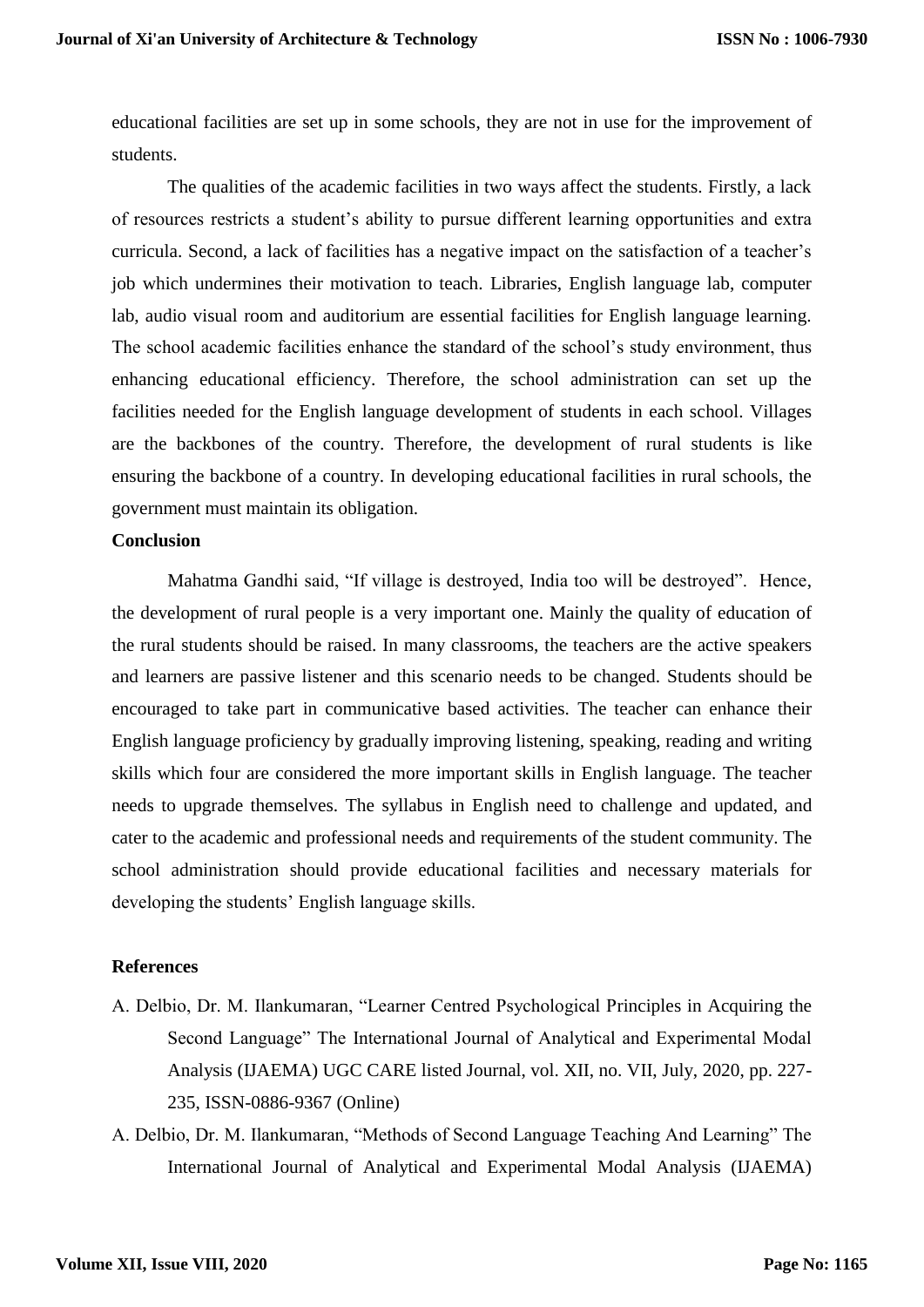UGC CARE listed Journal, vol. XII, no. VII, July, 2020, pp. 236-243, ISSN-0886- 9367 (Online)

- A. Delbio, Dr. M. Ilankumaran, "Paradigms of Second Language Acquisition: A Neurolinguistic Perspective" International Journal of Recent Technology and Engineering(IJRTE) (Scopus Indexed) with IF 5.92, vol.8 no 1C2, May 2019, pp. 1019-1024, ISSN: 2277-3878
- A. Delbio, Dr. M. Ilankumaran, "Second Language Acquisition Through Neurolinguistic Programing: A Psychoanalytic Approach" International Journal of Engineering and Technology (IJET) (Scopus Indexed), vol.7 no 4.36, Nov. 2018, pp. 624-629, ISSN: 2227-524X
- A. Delbio, Dr. M. Ilankumaran, Dr. R. Abilasha, "Empowering the Learners with Second Language Skills through Psychological Aspects" International Journal of Recent Technology and Engineering(IJRTE) (Scopus Indexed) with IF 5.92, vol.8 no 1C2, May 2019, pp. 1025-1031, ISSN: 2277-3878
- A. Delbio, Dr. R. Abilasha, Dr. M. Ilankumaran, "Second Language Acquisition and Mother Tongue Influence of English Language Learners – A Psycho Analytic Approach" International Journal of Engineering and Technology (IJET) (Scopus Indexed), vol.7 no 4.36, Nov. 2018, pp. 497-500, ISSN: 2227-524X
- *Ammanni S, Aparanjani U. "The Role of ICT in English Language Teaching and Learning".*  International Journal of Scientific & Engineering Research*, vol.7, no.7, July 2016, pp. 1-7.*
- *Christopher, Rajasekaran W, Anburaj G. "Ways of Teaching English in Rural Areas".* IOSR Journal of Humanities and Social Science*, vol.20, no.2, Feb.2015, pp. 100-102.*
- Dr. M. Ilankumaran, A. Delbio. "Theories, Techniques, Methods and Approaches of Second Language Acquisition: A Psychological Perspective". International Journal of Engineering and Technology (IJET) (Scopus Indexed). vol.7, no.3.6, July 2018, pp.192-197.
- Dr. M. Ilankumaran, K. Jeyagowri. "Application of Theories, Techniques, Methods and Approaches to Develop Second Language Skills- A study based on Transition from Schooling to College". International Journal of Engineering and Technology (IJET) (Scopus Indexed),vol.7, no. 3.6, July 2018, pp.210-215.
- Dr. R. Abilasha, Dr. M. Ilankumaran, "A Dynamic Change in The System of Education Owing to The Pandemic Episode - A Study on Post Covid-19 Lockdown in Indian Context" The International Journal of Analytical and Experimental Modal Analysis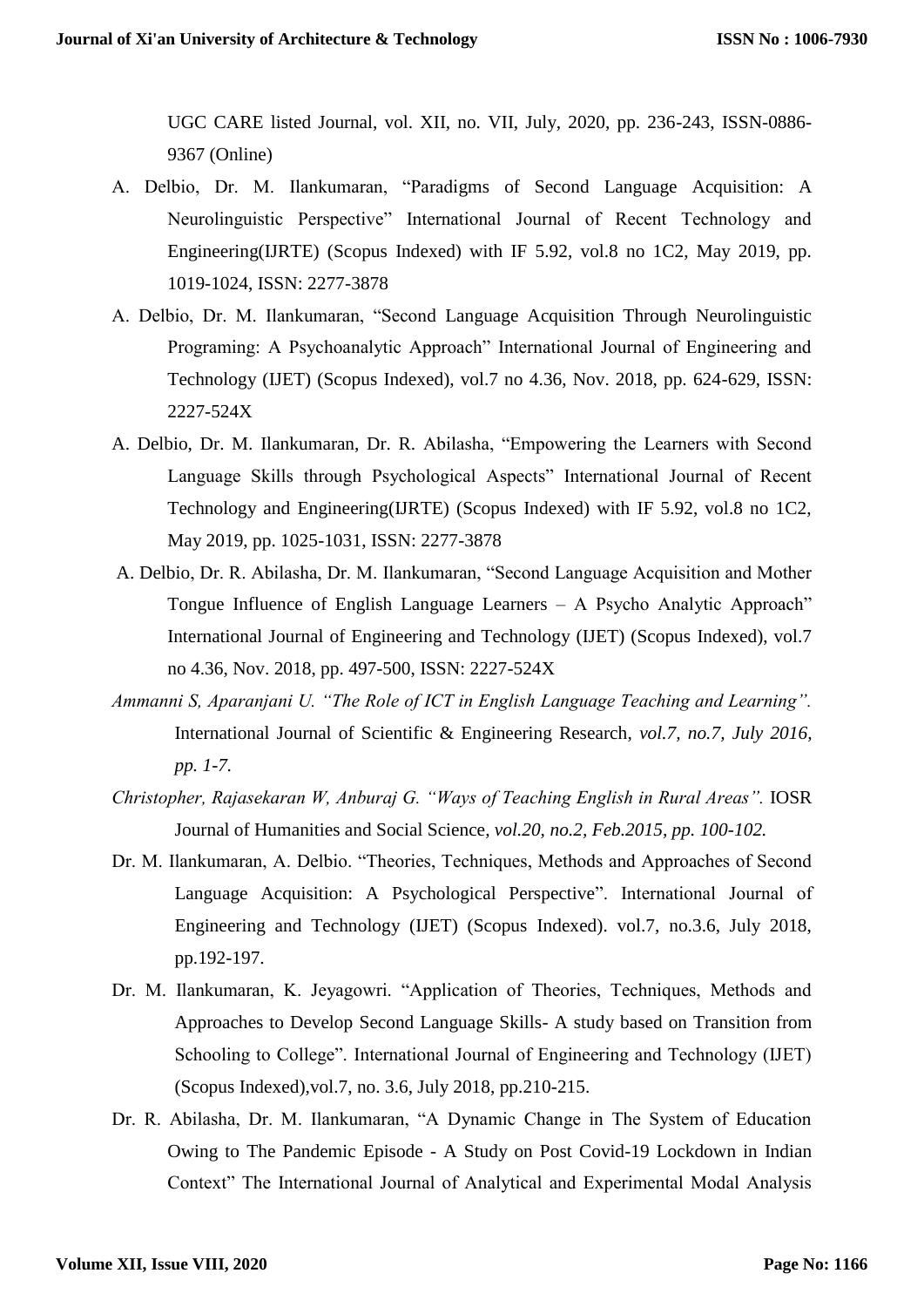(IJAEMA) UGC CARE listed Journal, vol. XII, no. VII, July, 2020, pp. 170-176, ISSN-0886-9367 (Online)

- Dr. R. Abilasha, Dr. M. Ilankumaran, "Business English: The Quintessence of the Corporate World" International Journal of Engineering and Technology (IJET) (Scopus Indexed), vol.7 no 4.36, Nov. 2018, pp. 608-612, ISSN: 2227-524X
- Dr. R. Abilasha, Dr. M. Ilankumaran, "English Language Teaching: Challenges and Strategies from the Indian Perspective". International Journal of Engineering and Technology (IJET) (Scopus Indexed). vol.7, no.3.6, July, 2018, pp. 202-205,ISSN: 2227-524X.
- Dr. R. Abilasha, Dr. M. Ilankumaran, "The Role of Media in Enhancing Communicative Competence of the Learners at Tertiary Level – An Analytical Study" International Journal of Engineering and Technology (IJET) (Scopus Indexed), vol.7 no 4.36, Nov. 2018, pp. 655-659, ISSN: 2227-524X
- G. Alamelu, Dr. M. Ilankumaran, "Optimizing Second Language Learning in Engineering Classrooms by Implementing Activity Based Instruction and Spaced Repetition System" The International Journal of Analytical and Experimental Modal Analysis (IJAEMA) UGC CARE listed Journal, vol. XII, no. VII, July, 2020, pp. 200-207, ISSN-0886-9367 (Online)
- G. Alamelu, Dr. M. Ilankumaran, "The Effects of Reinforced Learning in Language Acquisition and Cognitive Process: A Study" International Journal of Recent Technology and Engineering(IJRTE) (Scopus Indexed) with IF 5.92, vol.8 no 1C2, May 2019, pp. 1014-1018, ISSN: 2277-3878
- G. Alamelu, Dr. M. Ilankumaran, "Written Language Versus Spoken Language: A Comparative Study" The International Journal of Analytical and Experimental Modal Analysis (IJAEMA) UGC CARE listed Journal, vol. XII, no. VII, July, 2020, pp. 185- 194, ISSN-0886-9367 (Online)
- *Gomathi B.S. "Enriching the Skills of Rural Students with Effective Methods of Teaching English Language using LSRW Skills".* International Journal of Education and Information Studies*, vol.4, no.2, Nov.2014, pp. 65-69.*
- *Jaisre V, Thangavel M. "English language in Rural India".* International Journal of Advanced Educational Research*, vol.1, no.2, Mar. 2016, pp. 8-9.*
- K. JeyaGowri, Dr. M. Ilankumaran, "The Role of Students in Transition from School to College: Different Challenges in ELT" International Journal of Engineering and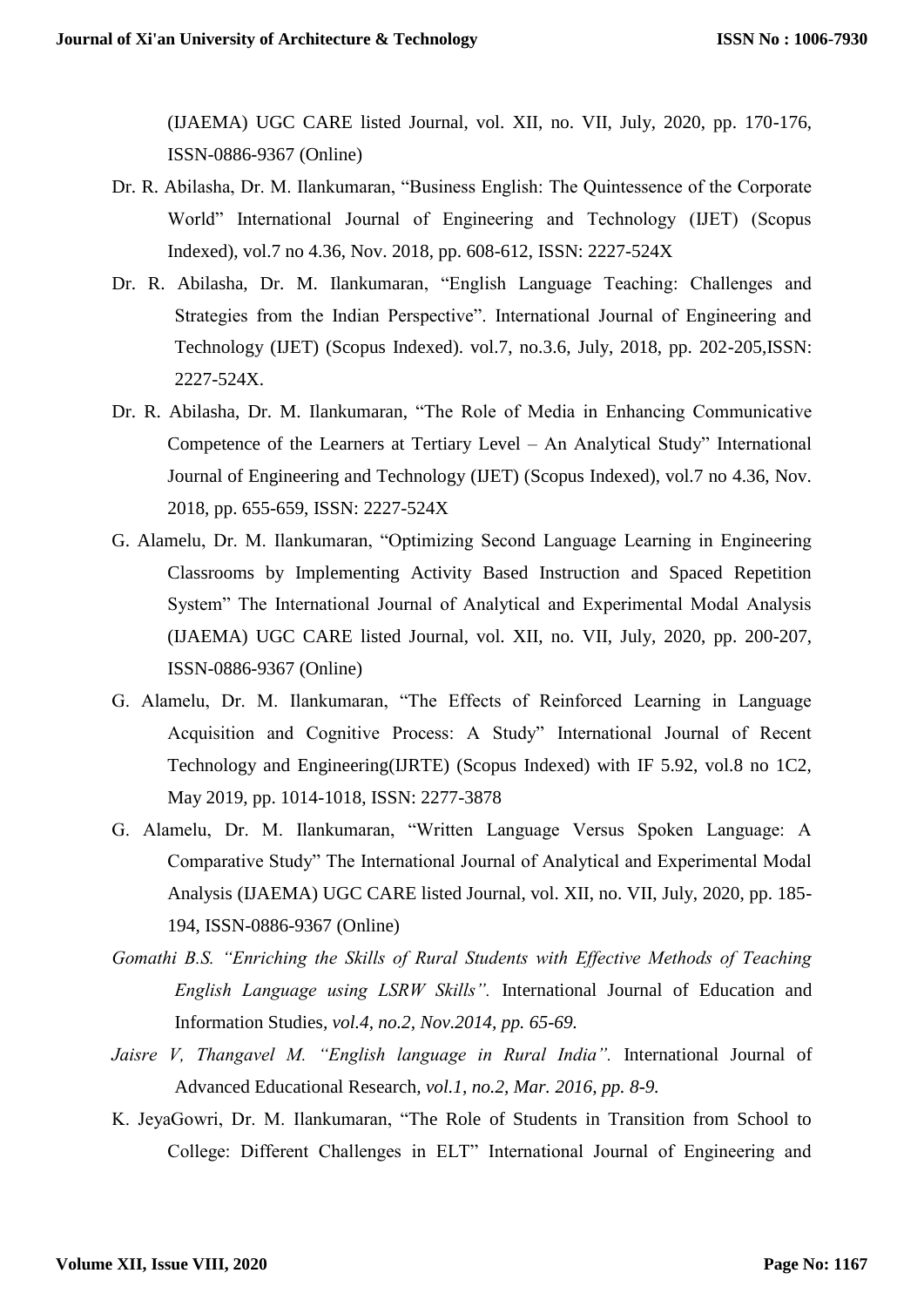Technology (IJET) (Scopus Indexed), vol.7 no 4.36, Nov. 2018, pp. 630-635, ISSN: 2227-524X

- K. JeyaGowri, Dr. M. Ilankumaran, Dr. R. Abilasha, "Teaching Activities Enhance Speaking Skills: A Study based on Transitional Students in Tamil Nadu" International Journal of Recent Technology and Engineering(IJRTE) (Scopus Indexed) with IF 5.92, vol.8 no 1C2, May 2019, pp. 1032-1038, ISSN: 2277-3878
- K. JeyaGowri, Dr. R. Abilasha, Dr. M. Ilankumaran, "Enriching Cognizance at the Tertiary Level Students During Transition" International Journal of Engineering and Technology (IJET) (Scopus Indexed), vol.7 no 4.36, Nov. 2018, pp. 665-668, ISSN: 2227-524X
- *Madhavi, Latha B, Ramesh Pettela. "Teaching English as a Second Language: Factors Affecting Learning Speaking Skills".* International Journal of Engineering Research & Technology*. vol.1, no.7, Sep.2012, pp. 1-6.*
- P. Deepa, Dr. M. Ilankumaran, "Teaching Poetry Enhances Speaking Skills An Analysis based on Select Poems" International Journal of Engineering and Technology (IJET) (Scopus Indexed), vol.7 no 4.36, Nov. 2018, pp. 619-623, ISSN: 2227-524X
- *Pun, Min. "The Use of Multimedia Technology in English Language Teaching: A Global Perspective*". International Journal of Interdisciplinary Studies*, vol.1, no.1, Dec.2013, pp. 29-37.*
- *Raju, Nikhitha, Joshith V.P. "Adversities and obstacles in learning English as a second language in Indian context".* International Journal of Advanced Educational Research*, vol.2, no.4, July 2017, pp. 48-51.*
- *S. Ameer, Anisha, Mohamed Sahul Hameed M.A. "Challenges of Rural Students in English Language Acquisition".* International Journal of English Language, Literature and Humanities*, vol.4, no.7, July 2016, pp. 47-51.*
- S. SajnaBeevi, R. Abilasha, Dr. M. Ilankumaran, "Neurolinguistic Factors in English Language Learning: A Cognitive based Study " International Journal of Recent Technology and Engineering(IJRTE) (Scopus Indexed) with IF 5.92, vol.8 no 1C2, May 2019, pp. 1051-1058, ISSN: 2277-3878
- S. Sreena, Dr. M. Ilankumaran, "Action Plans for The Teachers to Achieve The Goal of Speaking Skills of The Learners in an ELT Classroom" The International Journal of Analytical and Experimental Modal Analysis (IJAEMA) UGC CARE listed Journal, vol. XII, no. VII, July, 2020, pp. 106-112, ISSN-0886-9367 (Online)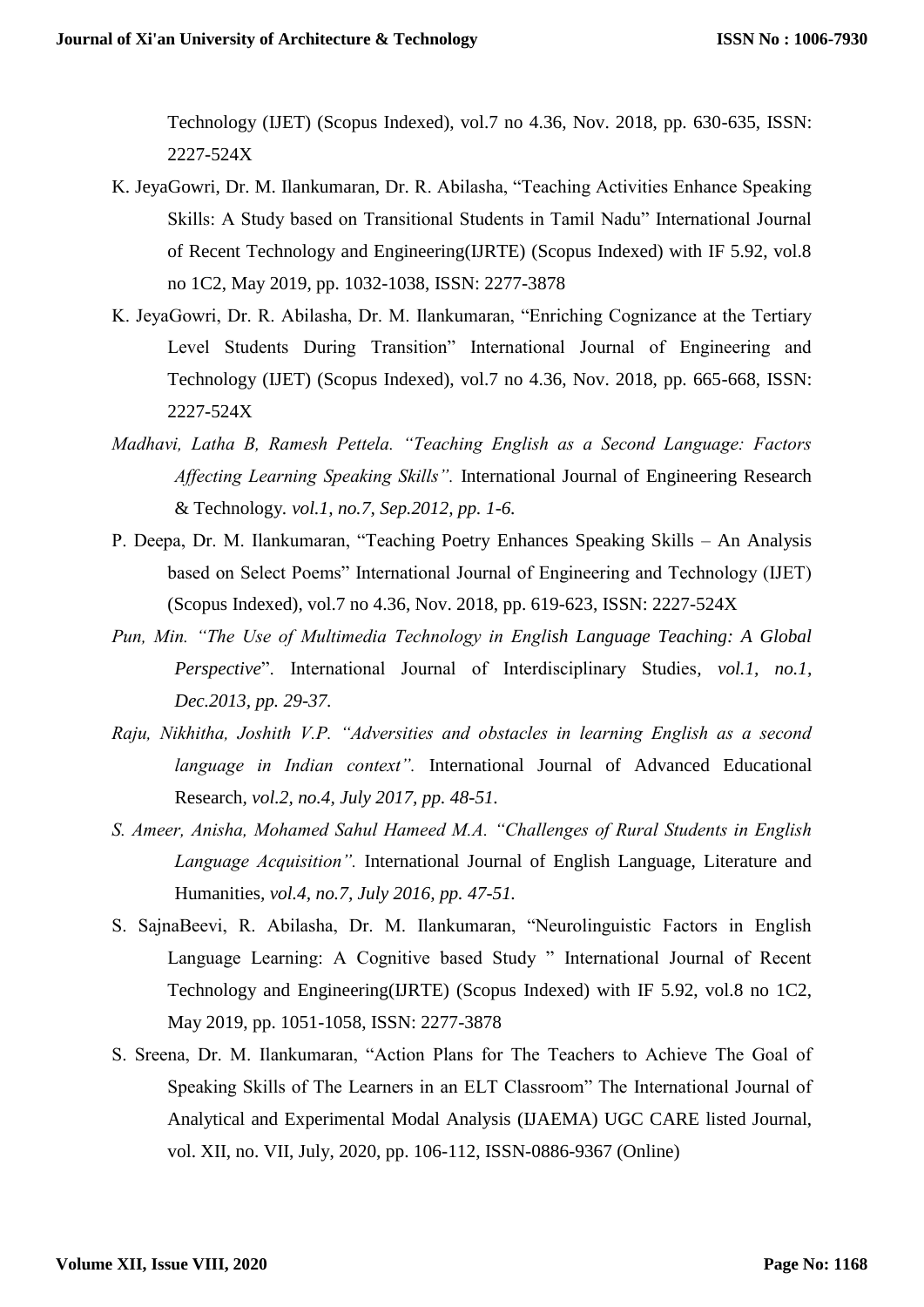- S. Sreena, Dr. M. Ilankumaran, "Developing Productive Skills through Receptive Skills A Cognitive Approach" International Journal of Engineering and Technology (IJET) (Scopus Indexed), vol.7 no 4.36, Nov. 2018, pp. 669-673, ISSN: 2227-524X
- S. Sreena, Dr. M. Ilankumaran, "Developmental Speaking as A Strategy to Enhance Communicative Skills – A Cognitive Based Approach" International Journal of Engineering and Technology (IJET) (Scopus Indexed), vol.7 no 4.36, Nov. 2018, pp. 613-618, ISSN: 2227-524X
- S. Sreena, Dr. M. Ilankumaran, "Learning Strategies for Cognitive Development to Enhance the Speaking Skills in Second Language" International Journal of Recent Technology and Engineering(IJRTE) (Scopus Indexed) with IF 5.92, vol.8 no 1C2, May 2019, pp. 1045-1050, ISSN: 2277-3878
- S. Sreena, Dr. M. Ilankumaran, "The Basic Priniciples of Speaking Techniques: A Study based on the Types of Performance in a Classroom" International Journal of Recent Technology and Engineering(IJRTE) (Scopus Indexed) with IF 5.92, vol.8 no 1C2, May 2019, pp. 1059-1065, ISSN: 2277-3878
- *Somatkar B.W. "Aims and Objeectives of Teaching English in India".* Indian Streams Research Journal*, vol.1, no.5, June 2012, pp. 1-4.*
- *Souriyavongsa, thongma, Rany Sam, et.al. "Factors Causes Students Low English Language*  Learning: A Case Study in the National University of Laos". International Journal of English Language Education*, vol.1, no.1, Jan.2013, pp. 179-192.*
- *Tyagi, Ankit. "Scope of English Language in India".*International Journal of Research-Granthaalayah*, vol.3, no.11, Nov. 2015, pp. 1-6.*
- V. J. Vinita, Dr. M. Ilankumaran, "Language Teaching through Pedagogic Model of CBI: An Overview with Reference to Secondary Level Students" International Journal of Recent Technology and Engineering(IJRTE) (Scopus Indexed) with IF 5.92, vol.8 no 1C2, May 2019, pp. 1008-1013, ISSN: 2277-3878
- *Vijaya, Kumar T, Malekar S. "Difficulties in Teaching English to Rural Students".*  International Journal of Research and Analytical Reviews*, vol.4, no.1, Mar.2017, pp. 31-40.*
- Vinita V.J, Dr. M. Ilankumaran, "Embedding Prosody and Pragmatics in Content-Based Instruction for an Effective Oral Skills in Second Language Learning" The International Journal of Analytical and Experimental Modal Analysis (IJAEMA) UGC CARE listed Journal, vol. XII, no. VII, July, 2020, pp. 156-163, ISSN-0886- 9367 (Online)